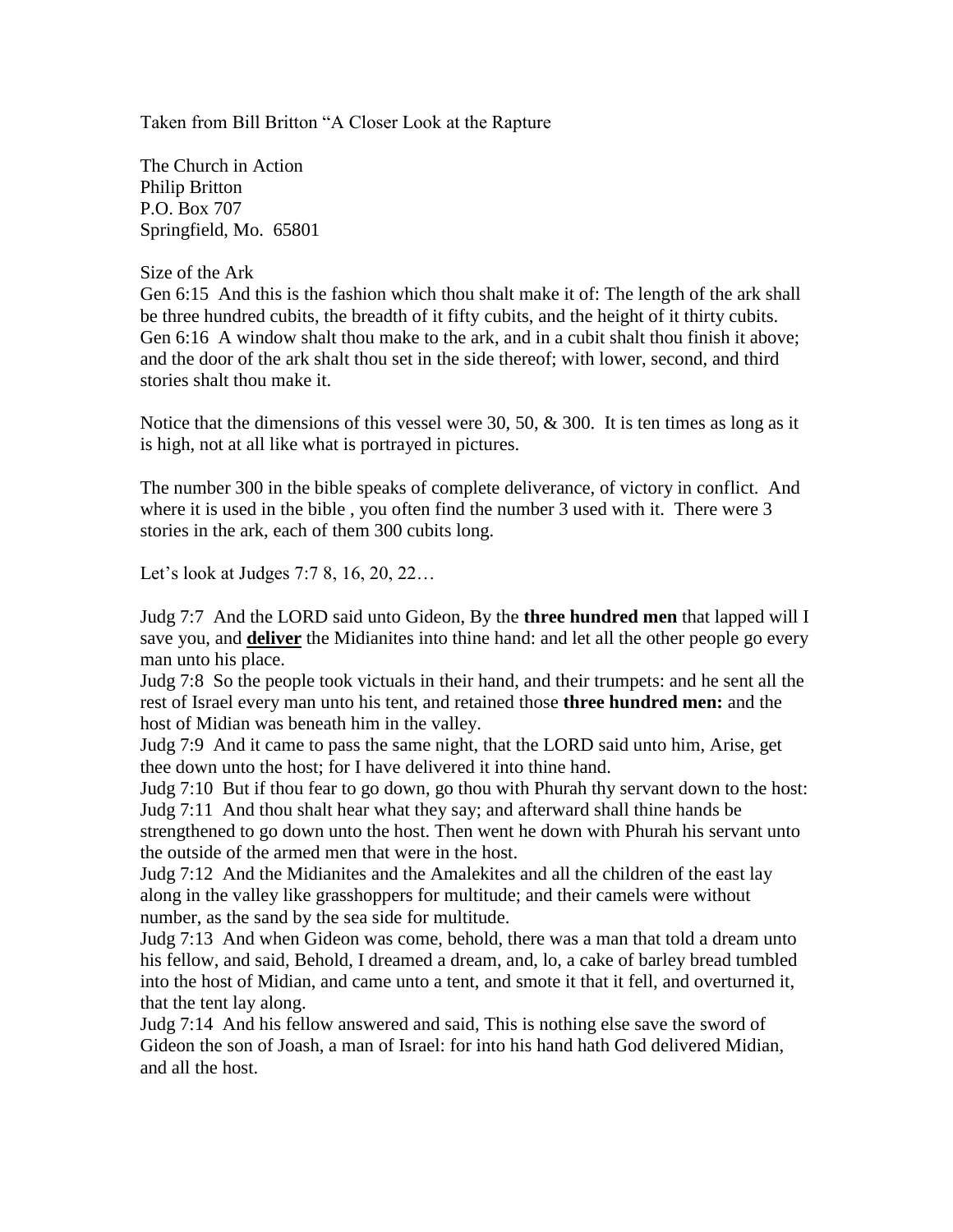Judg 7:15 And it was so, when Gideon heard the telling of the dream, and the interpretation thereof, that he worshipped, and returned into the host of Israel, and said, Arise; for the LORD hath delivered into your hand the host of Midian.

Judg 7:16 And he divided the **three hundred men into three companies**, and he put a trumpet in every man's hand, with empty pitchers, and lamps within the pitchers.

Judg 7:17 And he said unto them, Look on me, and do likewise: and, behold, when I come to the outside of the camp, it shall be that, as I do, so shall ye do.

Judg 7:18 When I blow with a trumpet, I and all that are with me, then blow ye the trumpets also on every side of all the camp, and say, The sword of the LORD, and of Gideon.

Judg 7:19 So Gideon, and the hundred men that were with him, came unto the outside of the camp in the beginning of the middle watch; and they had but newly set the watch: and they blew the trumpets, and brake the pitchers that were in their hands.

Judg 7:20 And the three companies blew the trumpets, and brake the pitchers, and held the lamps in their left hands, and the trumpets in their right hands to blow withal: and they cried, The sword of the LORD, and of Gideon.

Judg 7:21 And they stood every man in his place round about the camp: and all the host ran, and cried, and fled.

Judg 7:22 And the **three hundred blew the trumpets, and the LORD set every man's sword against his fellow**, even throughout all the host: and the host fled to Bethshittah in Zererath, and to the border of Abelmeholah,

They exposed themselves, let their lamps shine out, and never even had a sword in their hand. They were defenseless. A foolish way to fight a war. This crowd had nothing going for them but God. He is enough. He sent 99% of the people home. All Israel was going to receive deliverance, but the vessel of deliverance was the 300. It is the number of victory in war, the number of divine deliverance – supernatural that is.

"Shields of Beaten Gold"

I Kings chapter 10 there is a picture of Solomon's storehouse of treasures. There are many wonderful types here, but let us look at the number 300 in verse 17:

1 Ki 10:17 And he made three hundred shields of beaten gold; three pound of gold went to one shield: and the king put them in the house of the forest of Lebanon.

Three and three hundred again. Notice what it was…. Shields. Implements of War. Paul says it will turn away every fiery dart of the wicked one. And it was of "beaten Gold". This has been processed with a hammer. Peter says "the trial of your Faith, being much more precious than of Gold…" The golden shield of faith? Enough for the entire army of 300, that great army of God that goes forth to bring deliverance to all creation. Why the number three? The answer to that in just a little while. Let's look at I Chron. 11:20

1 Chr 11:20 And Abishai the brother of Joab, he was chief of the three: for lifting up his spear against three hundred, he slew them, and had a name among the three.